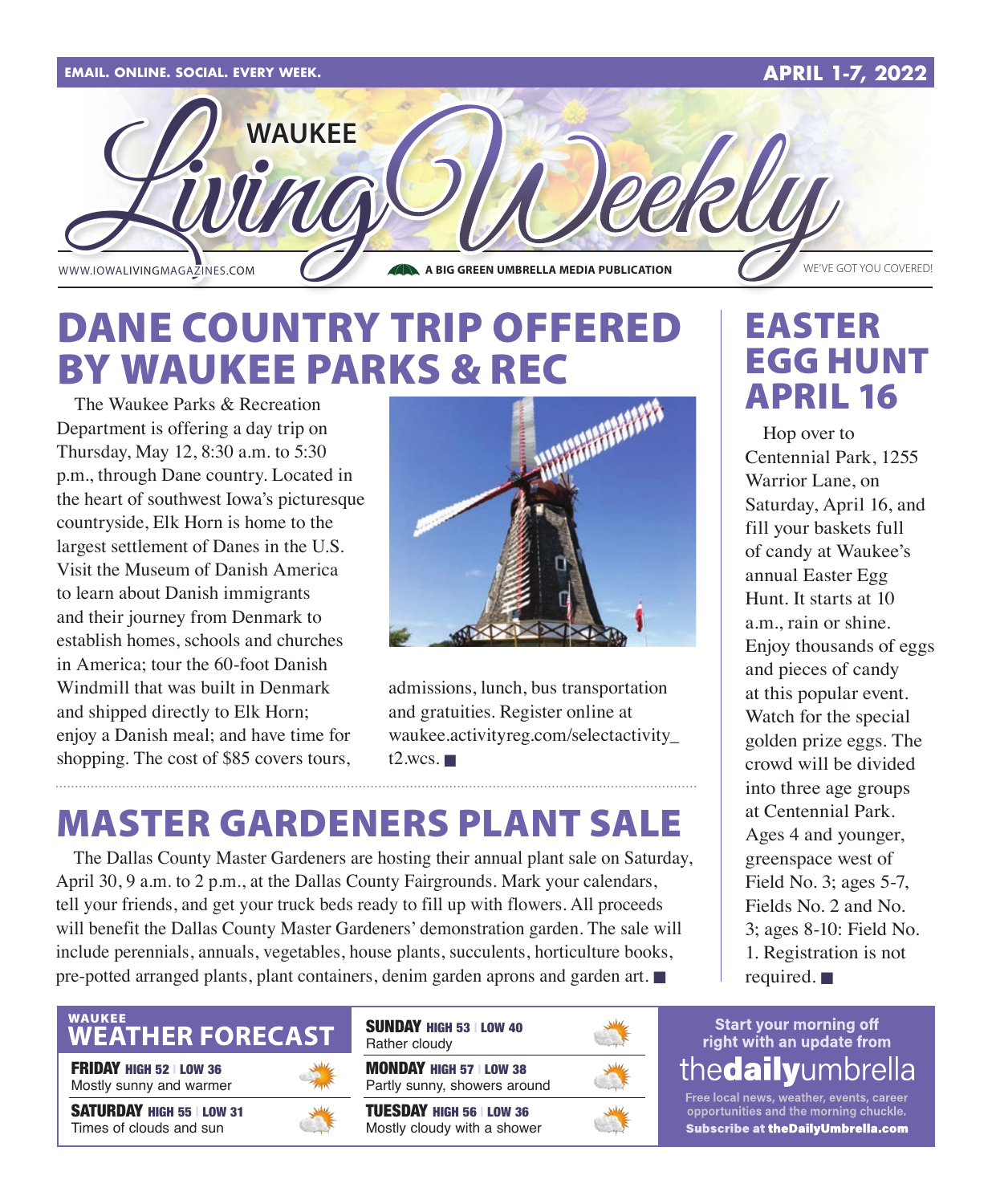

FROM THE PUBLISHER

# I'M GONNA BUY ME ALL KINDS OF CANDY

"My name is Michael, I got a nickel. I got a nickel, shiny and new. I'm gonna buy me all kinds of candy. That's what I'm gonna do."

Those are the words that Clint Holmes sang in 1972 with his catchy song about the memories of childhood entitled, "Playground in my Mind." Today, a nickel won't buy all kinds of candy. It won't buy much at all. But, according to a wonderful story published March 18 in the Atlantic, it is worth more than 5 cents.

The story states that, although the nickel's actual monetary value is 5 cents, the metal it contains is worth more than that. It says the "melt value" of a single nickel is currently 8 cents. In recent weeks, it has been up to 16 cents.

But, before you get any great ideas, you should know that melting down nickels for a profit is a crime. Even so, the article

states, "That hasn't stopped opportunistic investors from zigzagging between banks and

credit unions to gather nickels, with the hopes of one day selling them off for more than 5 cents."

So what has caused the increase in value? In short, it has been the Ukraine crisis. The article states, "Russia supplies more than 20 percent of the world's high-quality nickel, which is a crucial component in everything from stainless steel to pipes to the batteries that power electric cars. But with Ukraine under siege, companies in the West have been wary of buying Russian nickel. This has increased demand for nickel from everywhere else, which, in turn, has bumped up its price on the London Metal Exchange."



That's complicated stuff that most of us don't want to deal with, but here is the silver lining: The attraction to hoarding nickels is, apparently, that there is no downside, as the nickel will never be worth less than 5 cents. The upside, though, could be huge if the composition of the metal in the coins changes — or if the coin is discontinued — as the ban on melting down nickels would then likely go away.

Meanwhile, I prefer to keep things simple. I'm gonna buy me all kinds of candy. That's what I'm gonna do.

Have a great week, and thanks for reading.

#### **Shane Goodman**

President and Publisher



Big Green Umbrella Media shane@dmcityview.com 515-953-4822, ext. 305

**WAUKEE** Deekly

**A publication of Big Green Umbrella Media, Inc.** 8101 Birchwood Court, Suite, D, Johnston, IA 50131 [www.iowalivingmagazines.com](http://www.iowalivingmagazines.com)



**News contact** Tammy Pearson 515-953-4822, ext. 302 [tammy@iowalivingmagazines.com](mailto:tammy@iowalivingmagazines.com)



**Advertising contact** Martha Munro 515-321-5246 [martha@iowalivingmagazines.com](mailto:martha@iowalivingmagazines.com)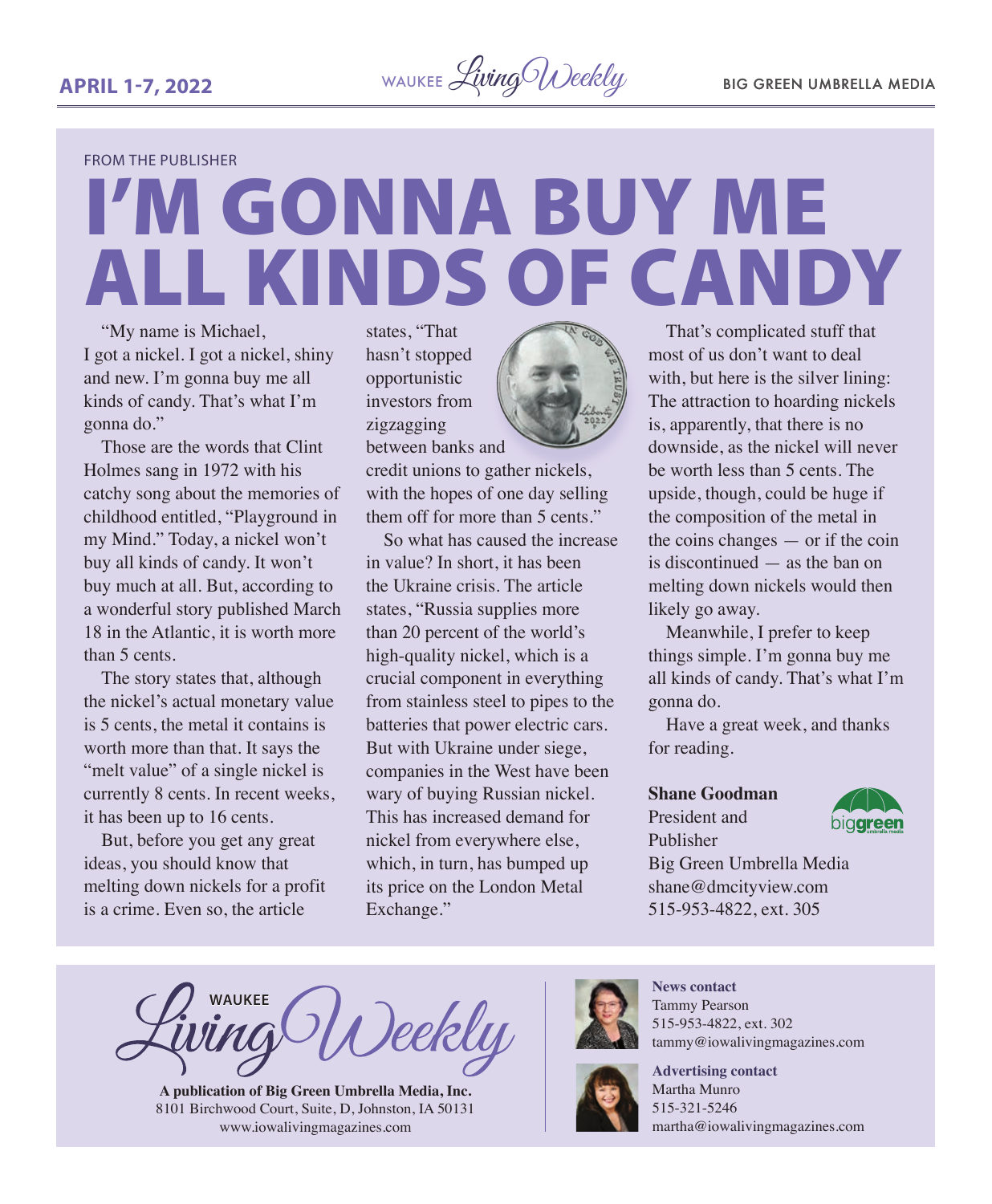BIG GREEN UMBRELLA MEDIA WAUKEE *Living Weekly* **APRIL 1-7, 2022** 

### **RIBBON CUTT NG**



The Chamber held a ribbon cutting at Your CBD Store, 264 Hickman Road, on Feb. 17.



Don Frazer and Skyler Hoth Travis Gaule and Jim Miller



Brett Braafhart and Chris Crone Kelly Fisher and Brad Irwin



Terry Snyder, Don Frazer and Gina Campos Lacie Navin and Mayor Courtney Clarke 515-987-1735







### **SPORTS SCHEDULES**

#### **WAUKEE: Friday, April 1**

- 6 p.m. **Soccer:** Girls Varsity Tournament @ Ankeny Centennial
- 7:30 p.m. **Soccer:** Boys Varsity Game vs. Des Moines Lincoln

#### **Saturday, April 2**

11 a.m. **Soccer:** Girls Varsity Tournament @ Ankeny Centennial

#### **Monday, April 4**

- 4:15 p.m. **Track:** Boys/Girls 9th-10th Invitational @ Ames
- 7 p.m. **Soccer:** Girls Varsity vs. Marshalltown

#### **WAUKEE NORTHWEST: Friday, April 1**

| $3:30$ p.m.              | Tennis: Boys JV/Varsity @    |
|--------------------------|------------------------------|
|                          | <b>Southeast Polk</b>        |
| 4 p.m.                   | Tennis: Girls JV/Varsity vs. |
|                          | Southeast Polk               |
| 6 p.m.                   | <b>Soccer: Girls Varsity</b> |
|                          | Tournament @ Ankeny          |
| <b>Saturday, April 2</b> |                              |

1 p.m. **Soccer:** Girls Varsity Tournament @ Ankeny Centennial

#### **Monday, April 4**

4:15 p.m. **Track:** Boys/Girls 9th-10th Invitational @ Ames

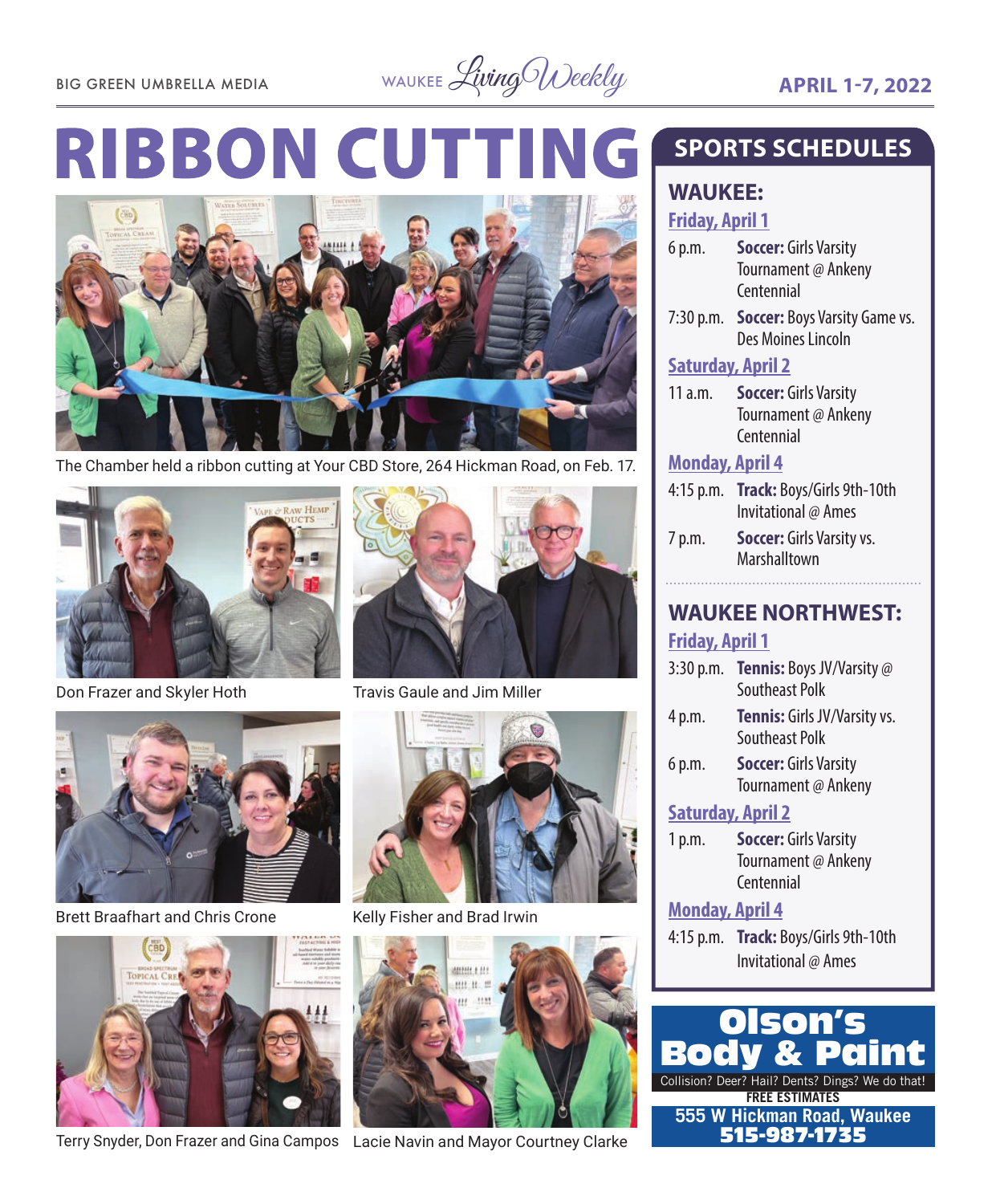

## ANNUAL FLEA MARKET AND GARAGE SALE

The Waukee Christian Church, 29043 T Ave. (the corner on Hickman Road), will hold its annual Flea Market/Garage Sale Saturday, June 4, 9:30 a.m. to 3:30 p.m. More than 30 vendors and crafters and a food truck will be on hand. Local Waukee author Judy Constant Tyler will be doing a book signing with her latest book, "Judy's Letters to Fritz and Carl," at the event.

## CURBSIDE YARD WASTE COLLECTION BEGINS APRIL 4

Weekly curbside yard waste collection will begin Monday, April 4 and will continue to occur every Monday through November. However, it will take place on the Tuesdays of Memorial Day week and Labor Day week.

Yard waste is vegetation including materials such as grass clippings, leaves, brush and garden waste. Here are some tips to ensure your yard waste gets picked up:

• Yard waste must be put into biodegradable bags or reusable containers with a 40-pound maximum weight.

• Sticks, brush and branches must be cut into 4-foot lengths and bundled (with string or twine) with a 40-pound maximum weight per bundle.

- Do not use your garbage or recycling containers for yard waste.
- Place approved items at the curb for collection prior to 7 a.m. each Monday. For any garbage, recycling or yard waste questions, call ASI at 515-964-5229.  $\blacksquare$

### REGISTRATION OPEN FOR FIRST MIRACLE LEAGUE SEASON

Waukee's Triumph Park and its Greater Iowa Credit Union Miracle League Field will open in June. All kids ages 5-19 with special needs — whether physical, emotional, social or cognitive — wanting to play baseball/softball on a noncompetitive, coed team are eligible to play in this league. This year's adjusted league dates are June 4-25. Games will be played on Saturdays. Registration for the 2022 Miracle League at Triumph Park season is open at [www.waukee.org/registration](http://www.waukee.org/registration)  under "Register for Activities" and then "Youth Sports."

Miracle League teams play on a custom-designed, rubberized turf field which accommodates wheelchairs and other assistive devices while helping to prevent injuries. Each player will be partnered with a volunteer "buddy." Volunteer buddies and coaches are needed. Visit [www.waukee.org/miracleleague](http://www.waukee.org/miracleleague) to submit a volunteer application. Email Nathan Williams at [nwilliams@waukee.org](mailto:nwilliams@waukee.org) with any questions.  $\blacksquare$ 

### ENTER THE EASTER COLORING CONTEST

The annual Waukee Parks & Rec Easter Coloring

Contest is now for all ages. Help Waukee Parks & Recreation



spread Easter cheer around the Downtown Triangle by participating. Go to [www.waukee.org/](http://www.waukee.org/DocumentCenter/Index/200) [DocumentCenter/Index/200](http://www.waukee.org/DocumentCenter/Index/200) to download the 2022 coloring pages and entry form. Entry forms must be returned with coloring pages. Deadline is April 6. Entries can be placed in the drop box by the front door of the Waukee Public Works Building or mailed to Waukee Parks & Recreation Department, Attn: Melissa Stotz, 805 University Ave., Waukee, IA 50263.

Winners will receive an egg'cellent Easter basket filled with goodies. Entries will be displayed at Waukee Hardware Store: ages 4 and younger; Charter Bank: ages 5-7; Heartland Cooperative: ages 8-10; and Old Station Craft Meats: ages 11 years and older.  $\blacksquare$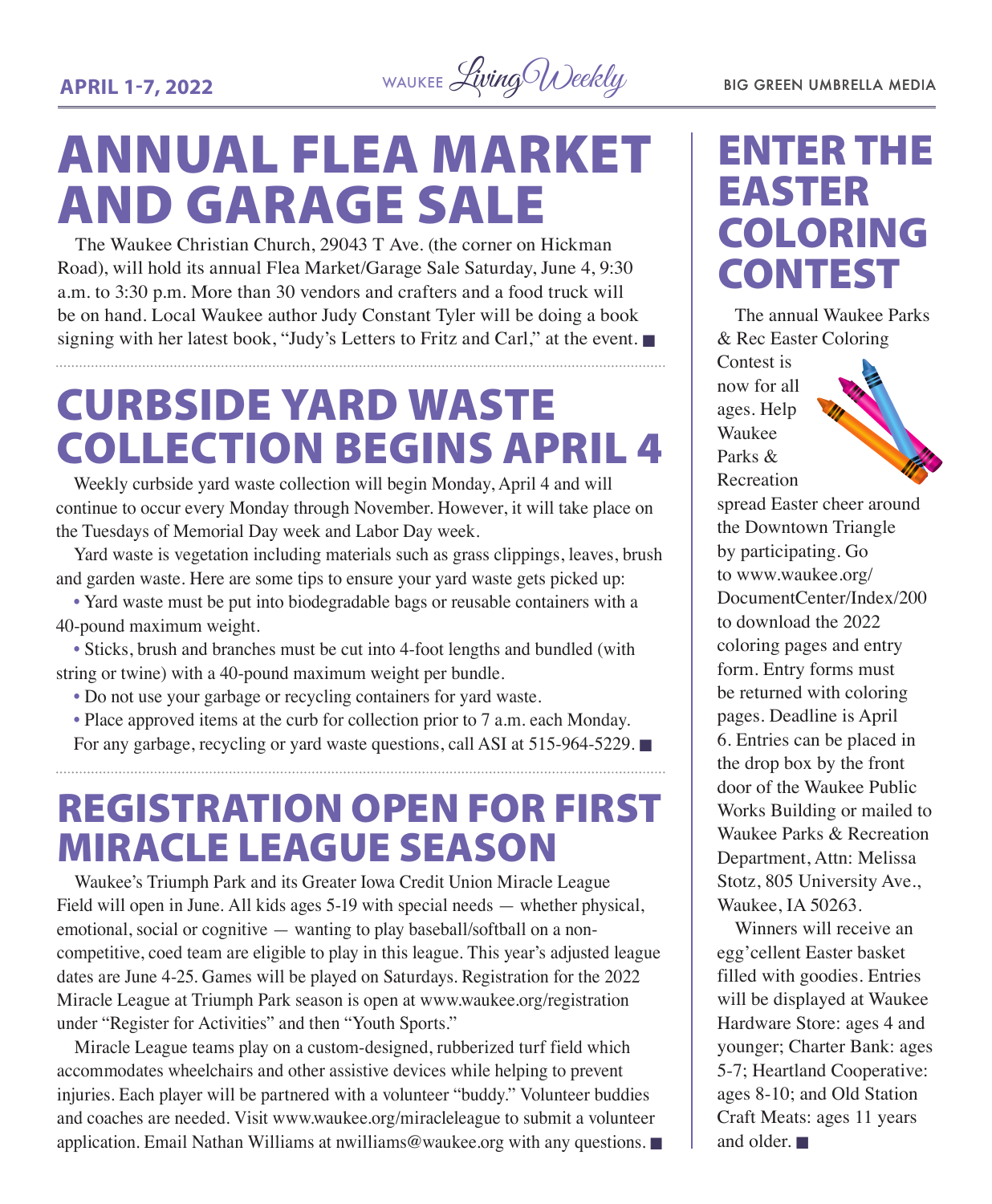BIG GREEN UMBRELLA MEDIA WAUKEE Living Weekly **APRIL 1-7, 2022** 

## FUNERAL NOTICES

*Funeral notices can be emailed to tammy@iowalivingmagazines.com and run for free.*

#### **BETTY ANN FELT**

Betty Ann Felt, 84, died Saturday, March 26, 2022, at MercyOne Medical Center in West Des Moines. She grew up in Jewell and graduated from South Hamilton High School. She worked for more than 25 years for Baker's Cafeteria before becoming an education assistant for Heartland AEA. She married Duane "Dewey" Felt, and they raised their family and made Waukee home for more than 60 years. He preceded her in death.

Betty was a member of Immanuel Lutheran Church in Waukee, which kept her active in many positions and committees.

She is survived by her children: Douglas Duane Felt, Michael Leroy Felt, Lisa Ann (Roger) Fenton and Lori Lin Felt, and many other relatives and friends.

A Celebration of Life will be held Friday, April 15, from 11 a.m. to 1 p.m. at the Waukee Community Center, 875 Walnut St., Waukee. Ernst Funeral & Cremation Services of Waukee has been entrusted with arrangements.

#### **STEVEN GRAHAM**

Steven Kenneth Graham, 50, died March 18, 2022, after suffering a stroke in October 2021. He is survived by his wife of nearly 25 years, Tiffany Graham, and their sons, Jordan Lee (Rachael) and Noah Kenneth (Kaylie), and many other relatives and friends.

His family lived in Urbandale then moved to Waukee when Steve was in third grade. He graduated from Dowling High School in 1990 and then attended Northeast Missouri State. He married Tiffany Howell in 1997, and the couple stayed in Waukee to raise their sons.

Steve was a DJ for many radio stations in Des Moines including Star 102.5 and Mix 100.3. He was an assistant manager with Dahl's Food, and, for the past seven years was a night service manager with Stivers Ford.

At Steve's request, there will be no service at this time. Condolences can be expressed online at [www.](http://www.HamiltonsFuneralHome.com) [HamiltonsFuneralHome.com](http://www.HamiltonsFuneralHome.com).

#### **MATTHEW WHITLOCK ELDRIDGE**

Matthew Whitlock Eldridge, 52, of Waukee, died suddenly on Tuesday, March 22, 2022. Matt was born in Seoul, Korea, and raised in Chicago, Illinois. He graduated from Wheaton Central in 1988. He attended the University of Arizona and Iowa State University. Matt was a self-employed insurance broker. He was active in coaching his son's Waukee youth football team and was instrumental in his son's baseball activities.

He is survived by his wife, Kim, and his children, Carter and Kaitlyn, and other relatives and friends. Funeral services were March 30 at Lutheran Church of Hope in West Des Moines. Burial was at Oakdale Cemetery in Adel. Online condolences may be expressed at [www.HamiltonsFuneralHome.com](http://www.HamiltonsFuneralHome.com).

### **WE WILL RUN YOUR WAUKEE NEWS ITEMS FOR FREE**

Email your news and events by Wednesday at 5 p.m. to: [tammy@iowalivingmagazines.com](mailto:tammy@iowalivingmagazines.com) or call 515-953-4822, ext. 302





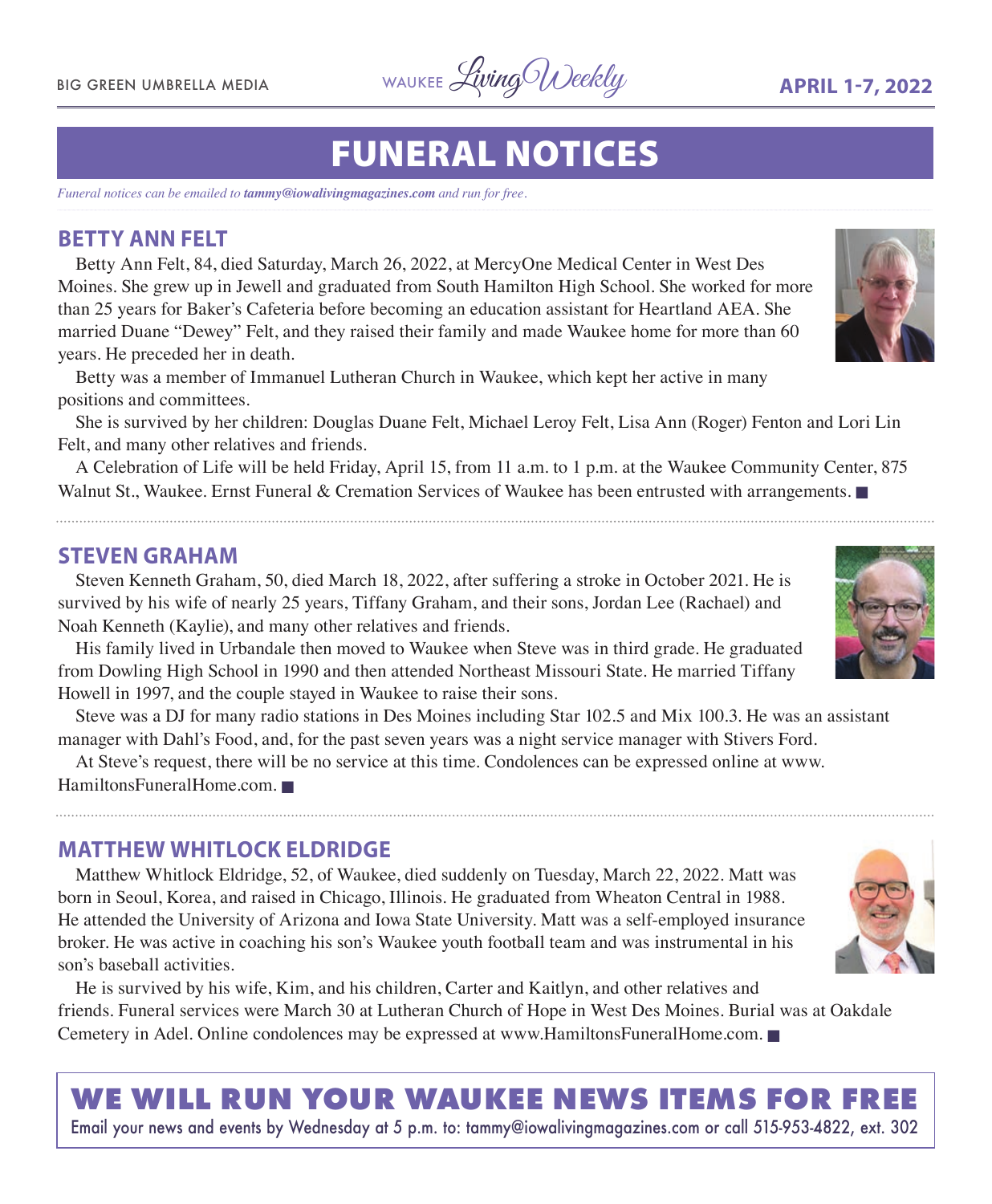#### **EVENTS IN THE AREA EMAIL YOUR EVENT INFORMATION TO<br>TAMMY@IOWALIVINGMAGAZINES.COM**

#### 'SINGIN' IN THE RAIN'

#### **Through April 10 Des Moines Community Playhouse 831 42nd St., Des Moines**

Hollywood, California, 1927. Silent movies are becoming a thing of the past, and "talkies" are all the rage. Leading ladies now must have voices as endearing as their physical form, but the vocals of Monumental Studios' biggest star, Lina Lamont, are found lacking, so something must be done. www. dmplayhouse.com

#### 'SWEAT'

#### **Through April 3 Stoner Theater, 221 Walnut St., Des Moines**

Iowa Stage Theatre Company's production of "Sweat" takes a look at the tensions of factory workers as they struggle with labor strife, race and boiling frustrations. www.iowastage.org



#### MONSTER JAM **April 9-10 Wells Fargo Arena, 730 Third St., Des Moines**

Head down to Wells Fargo Arena for Monster Jam, the world's biggest monster truck tour. You'll see elite athletes competing in speed and skill as they maneuver some of the biggest names in monster trucks, including Monster Mutt, El Toro Loco, Grave Digger and Earth Shaker. If the adrenaline rush just isn't enough for you, join the Monster Jam Pit Party before the show on Sunday, April 10. Get up close and personal with the monster trucks, meet the drivers and enjoy fun for the whole family. Find tickets and additional information at iowaeventscenter.com.

#### IOWA WILD HOCKEY

**Wells Fargo Arena in downtown Des Moines www.iowawild.com Home schedule:** Wednesday, April 13 vs.

Milwaukee Admirals at 7 p.m.

Tuesday, April 19 vs. Grand Rapids Griffins at 7 p.m.

Friday, April 22 vs. Texas Stars at 7 p.m. Saturday, April 23 vs. Texas Stars at 6 p.m.



#### 'BEETHOVEN'S NINTH' **April 9-10 Des Moines Civic Center**

#### **221 Walnut St, Des Moines**

Enjoy Beethoven's "Ninth Symphony" in its full glory, presented by the Des Moines Symphony. Groundbreaking at its first performance in 1824, Beethoven's "Ninth Symphony" was more complex and lengthier than any other pieces at the time. Most people will recognize the triumphant chorus singing "Ode to Joy" joining the orchestra in the symphony's final movement. The DM Symphony's April concert will open with Beethoven's "Leonor Overture," Pärt's "Fratres" and Wagner's "Liebestod" from "Tristan and Isolde," sung by internationally recognized soprano Janice Chandler-Eteme. Purchase tickets or streaming access at www.dmpa.org.  $\blacksquare$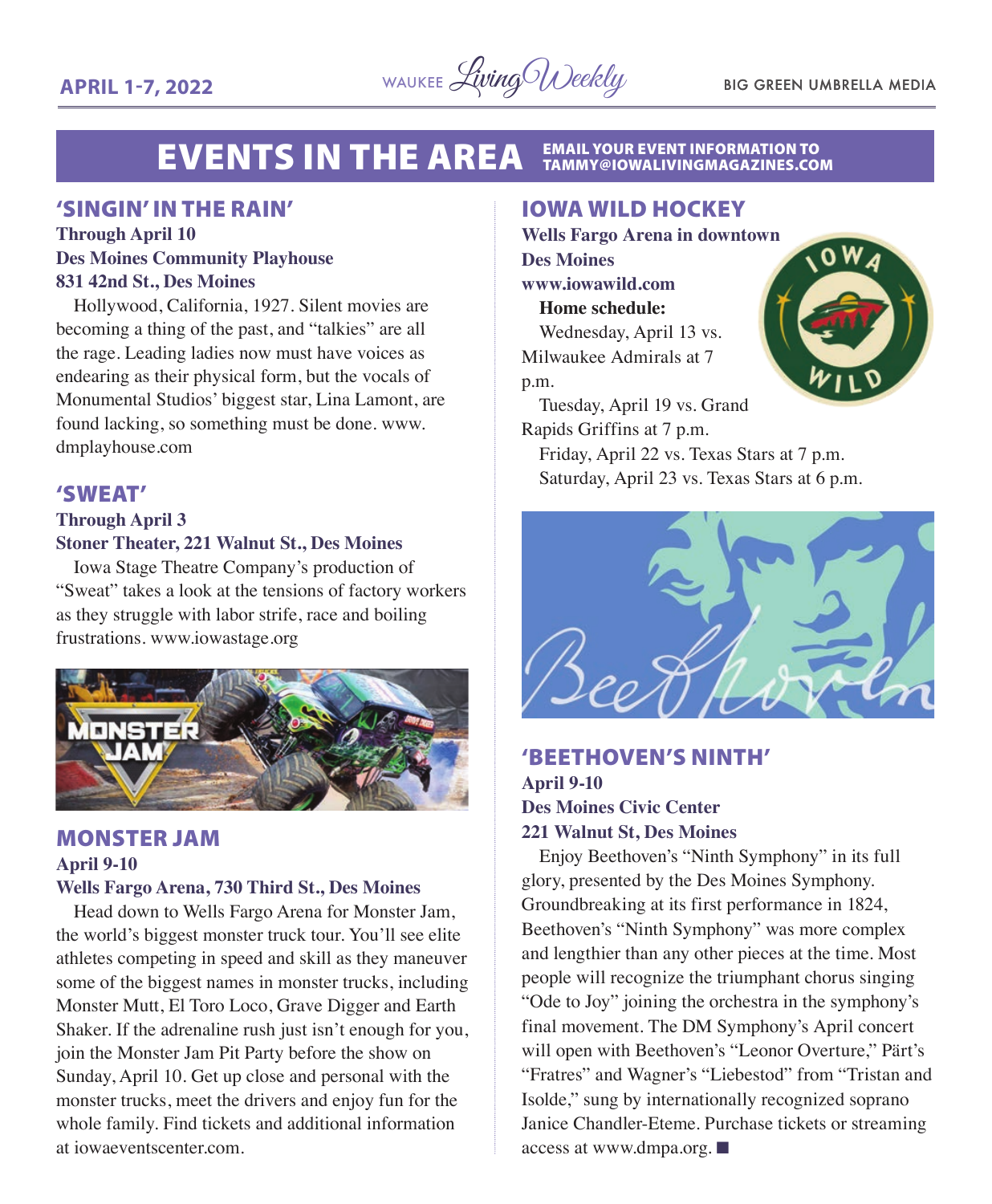BIG GREEN UMBRELLA MEDIA WAUKEE Living Weekly **APRIL 1-7, 2022** 

### SPRING CLEANUP AND CITYWIDE GARAGE SALE DATES SET

Spring cleanup events are coming up soon for City of Waukee/ ASI garbage customers. Here are some helpful tips to ensure residents make the most of the opportunities provided. As a reminder, City/ ASI garbage customers



can place one large or bulky item on the curb for collection each week of the year for no additional charge.

**The citywide garage sale** is Saturday, April 30. This is not a City of Waukee-sponsored event, but it is a designated day for residents to join many others in hosting garage sales at their Waukee homes if they choose to do so. There is no facilitated flyer or website to track garage sales; however, Facebook Marketplace is often used to promote them.

**Curbside spring cleanup week** is May 2-6. City/ ASI garbage customers can place large items on the curb for disposal on their normally scheduled garbage collection days, Monday through Friday. Bulky items such as furniture, oversized electronics and other large items up to 5-feet in length should be on the curb no later than 7 a.m. Smaller items should be bagged or boxed.

The following items will not be accepted at the curb: appliances, broken-up concrete/asphalt or demolition materials, hazardous materials, loose shingles and lumber, anything longer than 5 feet, paint, propane tanks, tires, yard waste (collected only on Mondays in April-November) and items too heavy for a two-person team to reasonably lift.

If you live in an apartment, condo or townhome with private trash collection, you may not be a part of the spring cleanup events. Contact your association or management to find out.  $\blacksquare$ 

RECIPE

### A CELEBRATORY PASSOVER DESSERT

*(Culinary.net)* When celebrating with family, there is nearly nothing better than passing a light and sweet dessert around the table. These Simple Macaroons are crisp, dipped in decedent chocolate and a completely scrumptious option for celebrating Passover.

Simple to make and easy to eat, this sweet dessert is a crowd favorite. With a fresh kick of lemon zest and crunch of shredded coconut, they are a bite-sized, delicious way to end your meal.

They take little to no time to make, only baking 10-12 minutes for a tray full of tasty dessert bites ready to devour.

With sweet honey and vanilla, the flavors come together to create something sweet but not overpowering. It's a small, crumbly bite that's perfect for sharing during Passover.

### SIMPLE MACAROONS

*Recipe adapted from marthastewart.com* **Yield:** 15 macaroons 1 large egg 2 1/4 tablespoons honey 1/4 teaspoon vanilla extract grated lemon zest 1/4 teaspoon salt 1 1/4 cups shredded coconut 5 ounces dark chocolate, melted **Directions** Preheat oven to 375 F. In bowl, whisk egg. Add honey, vanilla, lemon zest and salt; whisk. Stir in coconut until completely coated with egg mixture. Using 1 1/2-inch ice

cream scoop, make 15 balls, transferring each to



parchment-lined baking sheet, spacing about 2 inches apart.

Bake macaroons 10-12 minutes, rotating halfway through, until coconut starts to brown on edges.

Transfer sheet to wire rack and let cool.

Before serving, drizzle with melted chocolate or dip bottom sides of macaroons in melted chocolate to cover bases. Refrigerate 15 minutes to set.  $\blacksquare$